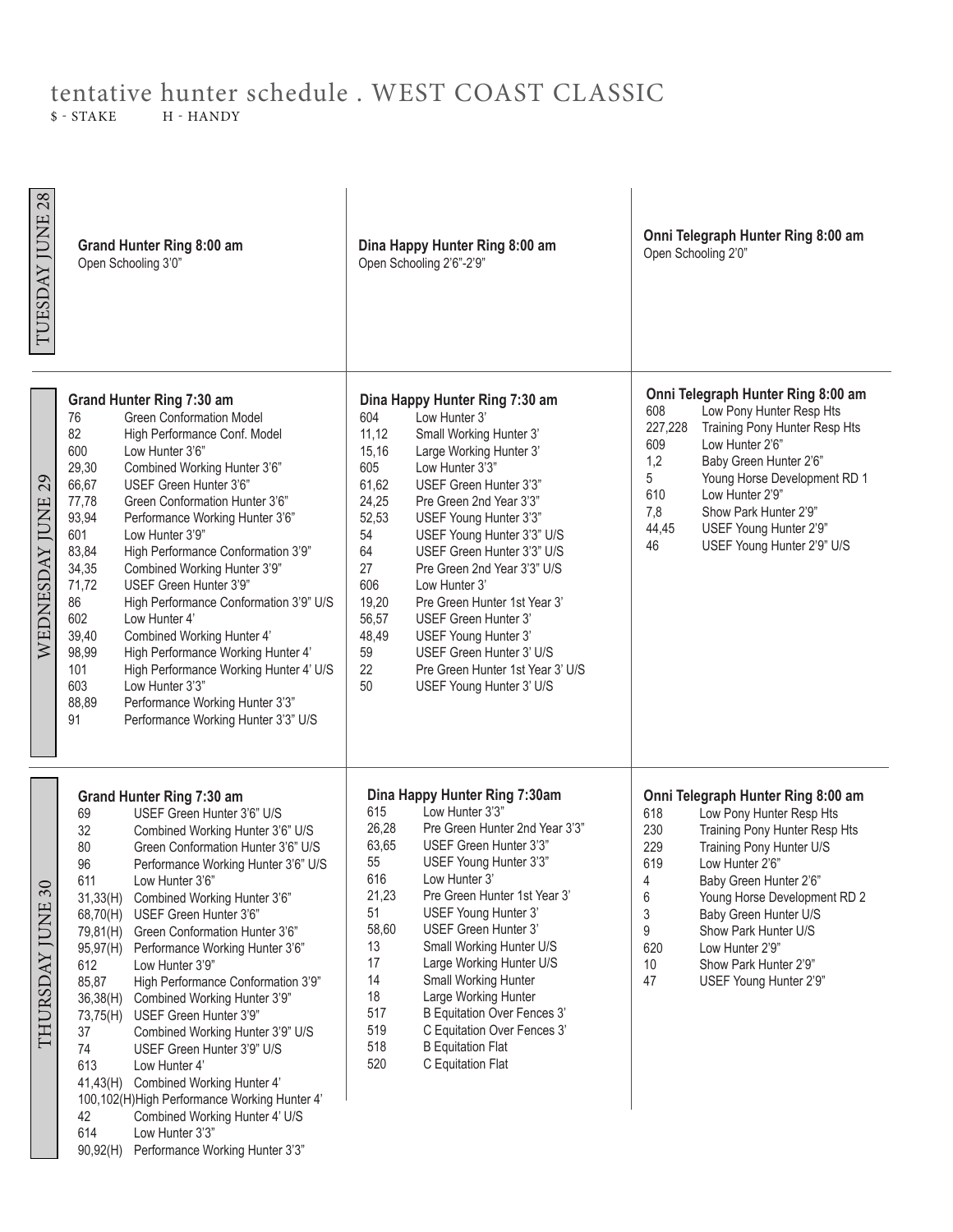| FRIDAY JULY 1                                            | Grand Hunter Ring 7:30 am<br>217,218<br>A/O Hunter 18-35 3'6"<br>222,223<br>A/O Hunter 36 & Over 3'6"<br>220<br>A/O Hunter 18-35 3'6" U/S<br>225<br>A/O Hunter 36 & Over 3'6" U/S<br>187,188<br>Small Jr Hunter Younger 3'6"<br>192,193<br>Small Jr Hunter Older 3'6"<br>197,198<br>Large Jr Hunter Younger 3'6"<br>202,203<br>Large Jr Hunter Older 3'6"<br>190<br>Small Jr Hunter Younger 3'6" U/S<br>195<br>Small Jr Hunter Older 3'6" U/S<br>200<br>Large Jr Hunter Younger 3'6" U/S<br>205<br>Large Jr Hunter Older 3'6" U/S<br>509<br>WIHS Equitation Class 3'6"<br>515<br>A Equitation Over Fences 3'6"<br>516<br>A Equitation Flat<br>207,208<br>A/O Hunter 18-35 3'3"<br>212,213<br>A/O Hunter 36 & Over 3'3"<br>210<br>A/O Hunter 18-35 3'3" U/S<br>215<br>A/O Hunter 36 & Over 3'3" U/S<br>177,178<br>Junior Hunter Younger 3'3"<br>182,183<br>Junior Hunter Older 3'3"<br>180<br>Jr Hunter Younger 3'3" U/S<br>185<br>Jr Hunter Older 3'3" U/S<br>506<br>BCHJA 3'3" Jr/Am Medal | Dina Happy Hunter approx 9:00 am<br>536,537<br>Pre Child Eq 2'6"<br>539,540<br>Pre Adult Eq 2'6"<br>Pre Child Eq Flat<br>535<br>538<br>Pre Adult Eq Flat<br>542,543<br>Modified Child/Adult Eq 2'9"<br>541<br>Modified Child/Adult Eq Flat<br>545,546<br>Children's Eq 14 & U 3'<br>548,549<br>Children's Eq 15-17 3'<br>544<br>Children's Eq 14 & U Flat<br>547<br>Children's Eq 15-17 Flat<br>551,552<br>A/A Equitation 18-35 3'<br>554,555<br>A/A Equitation 36 & Over 3'<br>550<br>A/A Equitation 18-35 Flat<br>553<br>A/A Equitation 36 & Over Flat<br>417<br>\$2,500 Betker Family 2'6"-2'9" Jr/Am<br>Hunt and Handy Derby | Onni Telegraph Hunter Ring approx 9:00 am<br>621<br>Low Hunter 2'3"<br>530,531<br>Short Stirrup Equitation 2'3"<br>Long Stirrup Equitation 2'3"<br>533,534<br>529<br>Short Stirrup Equitation Flat<br>532<br>Long Stirrup Equitation Flat<br>Low Hunter 2'<br>622<br>527,528<br>Novice Rider Equitation 2'<br>526<br>Novice Rider Equitation Flat<br>623<br>Low Hunter 18"<br>524,525<br>Green Rider Equitation 18"<br>523<br>Green Rider Equitation Flat<br>624<br>Low Hunter (Resp Pony Hts)<br>Child Pony Equitation<br>557,558<br>Child Pony Equitation Flat<br>556<br>560,561<br>Pony Equitation Resp Heights<br>559<br>Pony Equitation Flat                                                                                                                                                                                                                                                                                                                                                                                        |
|----------------------------------------------------------|---------------------------------------------------------------------------------------------------------------------------------------------------------------------------------------------------------------------------------------------------------------------------------------------------------------------------------------------------------------------------------------------------------------------------------------------------------------------------------------------------------------------------------------------------------------------------------------------------------------------------------------------------------------------------------------------------------------------------------------------------------------------------------------------------------------------------------------------------------------------------------------------------------------------------------------------------------------------------------------------|----------------------------------------------------------------------------------------------------------------------------------------------------------------------------------------------------------------------------------------------------------------------------------------------------------------------------------------------------------------------------------------------------------------------------------------------------------------------------------------------------------------------------------------------------------------------------------------------------------------------------------|------------------------------------------------------------------------------------------------------------------------------------------------------------------------------------------------------------------------------------------------------------------------------------------------------------------------------------------------------------------------------------------------------------------------------------------------------------------------------------------------------------------------------------------------------------------------------------------------------------------------------------------------------------------------------------------------------------------------------------------------------------------------------------------------------------------------------------------------------------------------------------------------------------------------------------------------------------------------------------------------------------------------------------------|
| $\mathcal{L}$<br><b>ATURDAY JULY</b><br>$\tilde{\infty}$ | <b>Grand Hunter Ring 7:30 am</b><br>Dover Saddlery USEF Medal 3'6"<br>500<br>189,191(H) Small Junior Hunter Younger 3'6"<br>194,196(H) Small Junior Hunter Older 3'6"<br>199,201(H) Large Junior Hunter Younger 3'6"<br>204,206(H) Large Junior Hunter Older 3'6"<br>219,221(H) A/O Hunter 18-35 3'6"<br>224,226(H) A/O Hunter 36 & Over 3'6"<br>209,211(H) A/O Hunter 18-35 3'3"<br>214,216(H) A/O Hunter 36 & Over 3'3"<br>179,181(H) Junior Hunter Younger 3'3"<br>184,186(H) Junior Hunter Older 3'3"<br>162,163<br>A/A Hunter 18-35 3'<br>167.168<br>A/A Hunter 36-49 3'<br>172,173<br>A/A Hunter 50 & Over 3'<br>165<br>A/A Hunter 18-35 U/S<br>170<br>A/A Hunter 36-49 U/S<br>175<br>A/A Hunter 50 & Over U/S                                                                                                                                                                                                                                                                        | Dina Happy Hunter Ring 7:30 am<br>137,138<br>Pre Child Hunter 2'6"<br>142,143<br>Pre Adult Hunter 2'6"<br>140<br>Pre Childrens Hunter U/S<br>145<br>Pre Adult Hunter U/S<br>147,148<br>Modified Child/Adult Htr 2'9"<br>150<br>Modified Child/Adult Htr U/S<br>152,153<br>Children's Hunter 14 & U 3'<br>498<br>Northwest Foundation 14&U Medal<br>157,158<br>Children's Hunter 15-17 3'<br>155<br>Children's Hunter 14 & U U/S<br>160<br>Children's Hunter 15-17 U/S<br>\$20,000 Tbird Hunt & Handy Derby<br>412 Open 3'6" / 413 Jr/Am/Green 3'-3'3"<br><b>Combined Grand Hunter/Dina Happy Rings</b>                           | Onni Telegraph Hunter Ring 7:30 am<br>Short Stirrup Hunter - Pony 2'3"<br>122,123<br>127,128<br>Short Stirrup Hunter - Horse 2'3"<br>Long Stirrup Hunter 2'3"<br>132,133<br>125<br>Short Stirrup Hunter - Pony U/S<br>130<br>Short Stirrup Hunter - Horse U/S<br>135<br>Long Stirrup Hunter U/S<br>117,118<br>Novice Rider Hunter 2'<br>120<br>Novice Rider Hunter U/S<br>112,113<br>Green Rider Hunter 18"<br>115<br>Green Rider Hunter U/S<br>246,247<br>Child Pony Hunter<br>249<br>Child Pony Hunter U/S<br>231C,232<br>Small Green Pony Hunter 2'3"<br>236C,237<br>Medium Green Pony Hunter 2'6"<br>241C, 242<br>Large Green Pony Hunter 2'9"<br>251C,252<br>Small Pony Hunter 2'3"<br>256C, 257<br>Medium Pony Hunter 2'6"<br>261C, 262<br>Large Pony Hunter 2'9"<br>522<br>Marshal & Sterling USEF Pony Medal<br>234<br>Small Green Pony Hunter U/S<br>239<br>Medium Green Pony Hunter U/S<br>244<br>Large Green Pony Hunter U/S<br>254<br>Small Pony Hunter U/S<br>259<br>Medium Pony Hunter U/S<br>264<br>Large Pony Hunter U/S |
| $\mathfrak{c}$<br><b>XINI XYINIX</b>                     | Grand Hunter Ring approx 10:00 am<br>164,166*<br>A/A Hunter 18-35 3'<br>169,171*<br>A/A Hunter 36-49 3'<br>174,176*<br>A/A Hunter 50 & Over 3'<br>460<br>\$400 Adult Amateur Hunter Classic<br>513<br>Ariat National Adult Medal 3'<br>521<br>Hamel Foundation NHS 3'3" Medal<br>501<br>ASPCA Maclay Medal 3'6"<br>514<br>JC Medal 3'6"<br>472<br>\$400 Jr/AO 3'3" & 3'6" Hunter Classic<br>Two rounds (Top 12 second round)                                                                                                                                                                                                                                                                                                                                                                                                                                                                                                                                                                | Dina Happy Hunter Ring approx 10:00 am<br>139,141*<br>Pre Child Hunter 2'6"<br>144,146*<br>Pre Adult Hunter 2'6"<br>461<br>\$300 Pre Child/Adult Classic 2'6"<br>149,151*<br>Modified Child/Adult Htr 2'9"<br>457<br>\$300 Modified Child/Adult Classic<br>512<br>THIS National Child Medal 3'<br>154,156*<br>Childrens Hunter 14 & Under 3'<br>159,161*<br>Childrens Hunter 15-17 3<br>459<br>\$400 Children's Hunter Classic<br><b>First Round Classic*</b><br><b>Please enter both Hunter and Classic Rds</b>                                                                                                                 | Onni Telegraph Hunter Ring 8:00 am<br>Short Stirrup Hunter - Pony 2'3"<br>124,126*<br>129,131*<br>Short Stirrup Hunter - Horse 2'3"<br>134,136*<br>Long Stirrup Hunter 2'3"<br>\$300 SS/LS Hunter Classic<br>456<br>119,121*<br>Novice Rider Hunter 2'<br>471<br>\$250 Novice Rider Hunter Classic<br>114,116*<br>Green Rider Hunter 18"<br>469<br>\$250 Green Rider Classic 18"<br>248,250*<br>Child Pony Hunter<br>455<br>\$300 Child Pony Hunter Classic<br>233*235(H) Small Green Pony Hunter 2'3"<br>238*240(H) Medium Green Pony Hunter 2'6"<br>243*245(H) Large Green Pony Hunter 2'9"<br>253*255(H) Small Pony Hunter 2'3"<br>258*260(H) Medium Pony Hunter 2'6"<br>263*265(H) Large Pony Hunter 2'9"<br>\$300 Pony Hunter Classic<br>458                                                                                                                                                                                                                                                                                        |

 $\frac{L}{\Box}$